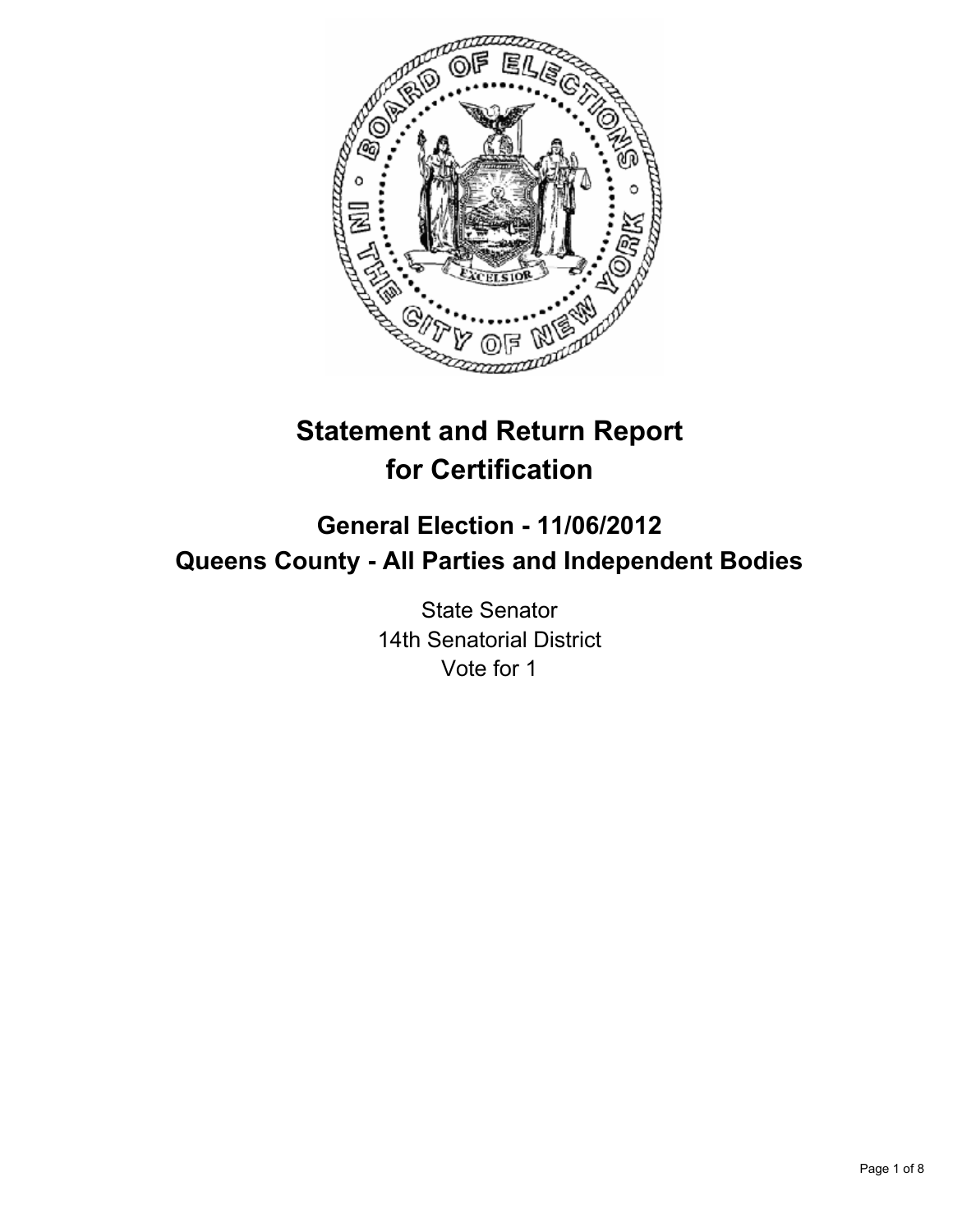

| <b>PUBLIC COUNTER</b>                                    | 9,426  |
|----------------------------------------------------------|--------|
| <b>EMERGENCY</b>                                         | 0      |
| ABSENTEE/MILITARY                                        | 463    |
| <b>FEDERAL</b>                                           | 80     |
| <b>SPECIAL PRESIDENTIAL</b>                              | 0      |
| <b>AFFIDAVIT</b>                                         | 979    |
| <b>Total Ballots</b>                                     | 10,948 |
| Less - Inapplicable Federal/Special Presidential Ballots | (80)   |
| <b>Total Applicable Ballots</b>                          | 10,868 |
| MALCOLM A. SMITH (DEMOCRATIC)                            | 8,130  |
| MALCOLM A. SMITH (WORKING FAMILIES)                      | 292    |
| ATHANASIOS ARNIOTIS (WRITE-IN)                           | 1      |
| ERIC ULRICH (WRITE-IN)                                   | 1      |
| FRANK PADAVAN (WRITE-IN)                                 | 1      |
| <b>GUSTAVO RENE MEDINA (WRITE-IN)</b>                    | 1      |
| HANK HYMAN (WRITE-IN)                                    | 1      |
| JACK SPRAT (WRITE-IN)                                    | 1      |
| JUAN ESGUERRA (WRITE-IN)                                 | 1      |
| KENNETH KAMLER (WRITE-IN)                                | 1      |
| <b>MARTIN GUTTMAN (WRITE-IN)</b>                         | 1      |
| UNATTRIBUTABLE WRITE-IN (WRITE-IN)                       | 6      |
| <b>Total Votes</b>                                       | 8,437  |
| Unrecorded                                               | 2,431  |

| <b>PUBLIC COUNTER</b>                                    | 2,628 |
|----------------------------------------------------------|-------|
| <b>EMERGENCY</b>                                         | 0     |
| ABSENTEE/MILITARY                                        | 99    |
| <b>FEDERAL</b>                                           | 27    |
| <b>SPECIAL PRESIDENTIAL</b>                              | 0     |
| <b>AFFIDAVIT</b>                                         | 187   |
| <b>Total Ballots</b>                                     | 2,941 |
| Less - Inapplicable Federal/Special Presidential Ballots | (27)  |
| <b>Total Applicable Ballots</b>                          | 2,914 |
| MALCOLM A. SMITH (DEMOCRATIC)                            | 1,861 |
| MALCOLM A. SMITH (WORKING FAMILIES)                      | 98    |
| <b>BARAK HAIMOFF (WRITE-IN)</b>                          | 2     |
| CAMILLE ETERNO (WRITE-IN)                                | 2     |
| CHERL LIPSIUS (WRITE-IN)                                 | 1     |
| UNATTRIBUTABLE WRITE-IN (WRITE-IN)                       | 3     |
| <b>Total Votes</b>                                       | 1,967 |
| Unrecorded                                               | 947   |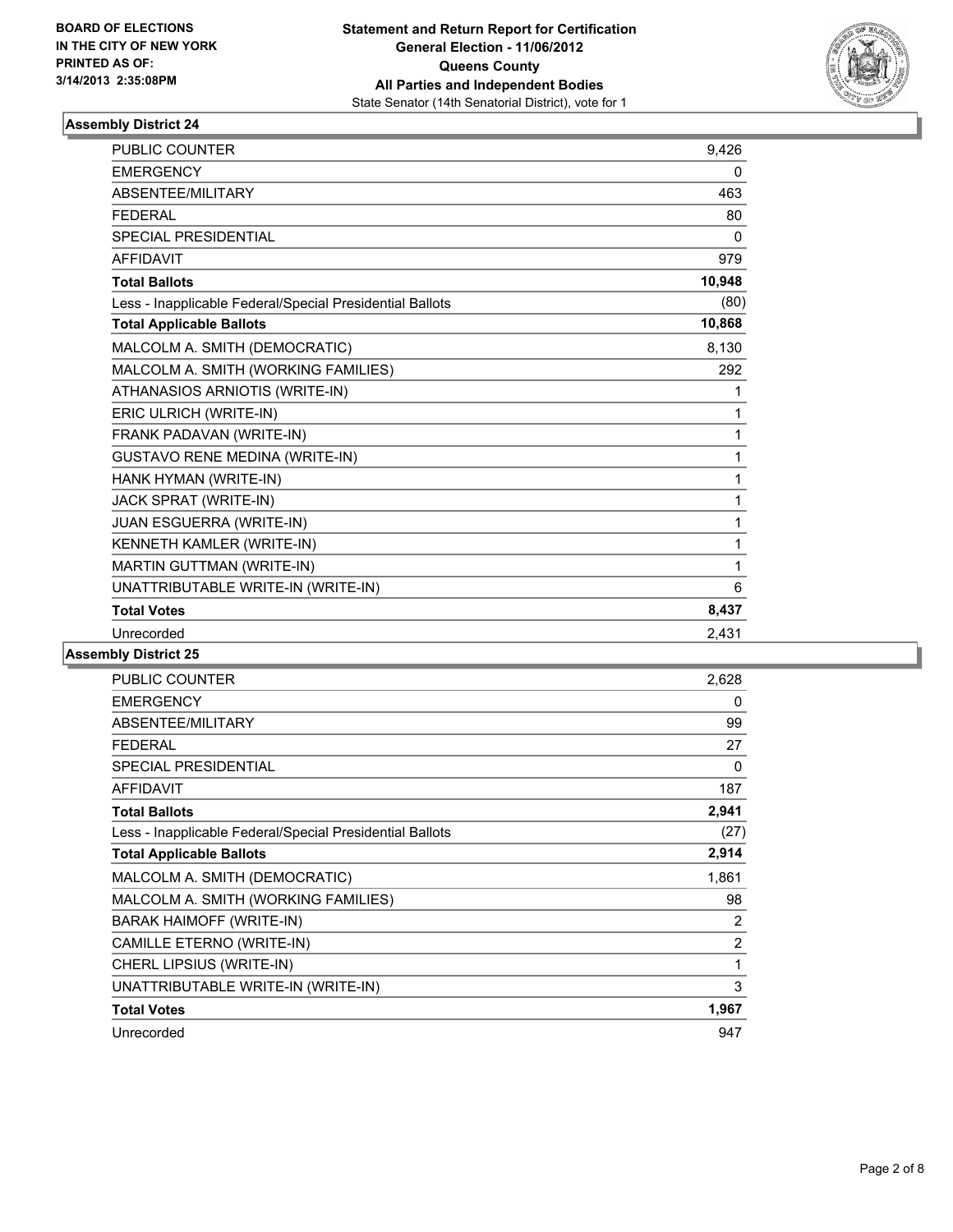

| <b>PUBLIC COUNTER</b>                                    | 8,841  |
|----------------------------------------------------------|--------|
| <b>EMERGENCY</b>                                         | 1      |
| ABSENTEE/MILITARY                                        | 363    |
| <b>FEDERAL</b>                                           | 143    |
| <b>SPECIAL PRESIDENTIAL</b>                              | 0      |
| <b>AFFIDAVIT</b>                                         | 798    |
| <b>Total Ballots</b>                                     | 10,146 |
| Less - Inapplicable Federal/Special Presidential Ballots | (143)  |
| <b>Total Applicable Ballots</b>                          | 10,003 |
| MALCOLM A. SMITH (DEMOCRATIC)                            | 6,783  |
| MALCOLM A. SMITH (WORKING FAMILIES)                      | 383    |
| ARUN ARORA (WRITE-IN)                                    | 1      |
| <b>BILL CLINTON (WRITE-IN)</b>                           | 1      |
| <b>BOB MIECH (WRITE-IN)</b>                              | 1      |
| <b>CULT PETERS (WRITE-IN)</b>                            | 1      |
| ERIC ULRICH (WRITE-IN)                                   | 3      |
| <b>GLENN BECK (WRITE-IN)</b>                             | 1      |
| J. D. KIM (WRITE-IN)                                     | 1      |
| JOHN BOUGIAMAS (WRITE-IN)                                | 1      |
| JOSEPH SULLIVAN (WRITE-IN)                               | 1      |
| LOWELL RAPAPORT (WRITE-IN)                               | 1      |
| <b>NELL FENRICK (WRITE-IN)</b>                           | 1      |
| RAUL KETWITH (WRITE-IN)                                  | 1      |
| ROBERT ALPERT (WRITE-IN)                                 | 1      |
| SENATOR MENDEZ (WRITE-IN)                                | 1      |
| SHARON SCHIDEK (WRITE-IN)                                | 1      |
| TONY AVELLA (WRITE-IN)                                   | 1      |
| UNATTRIBUTABLE WRITE-IN (WRITE-IN)                       | 11     |
| <b>Total Votes</b>                                       | 7,195  |
| Unrecorded                                               | 2,808  |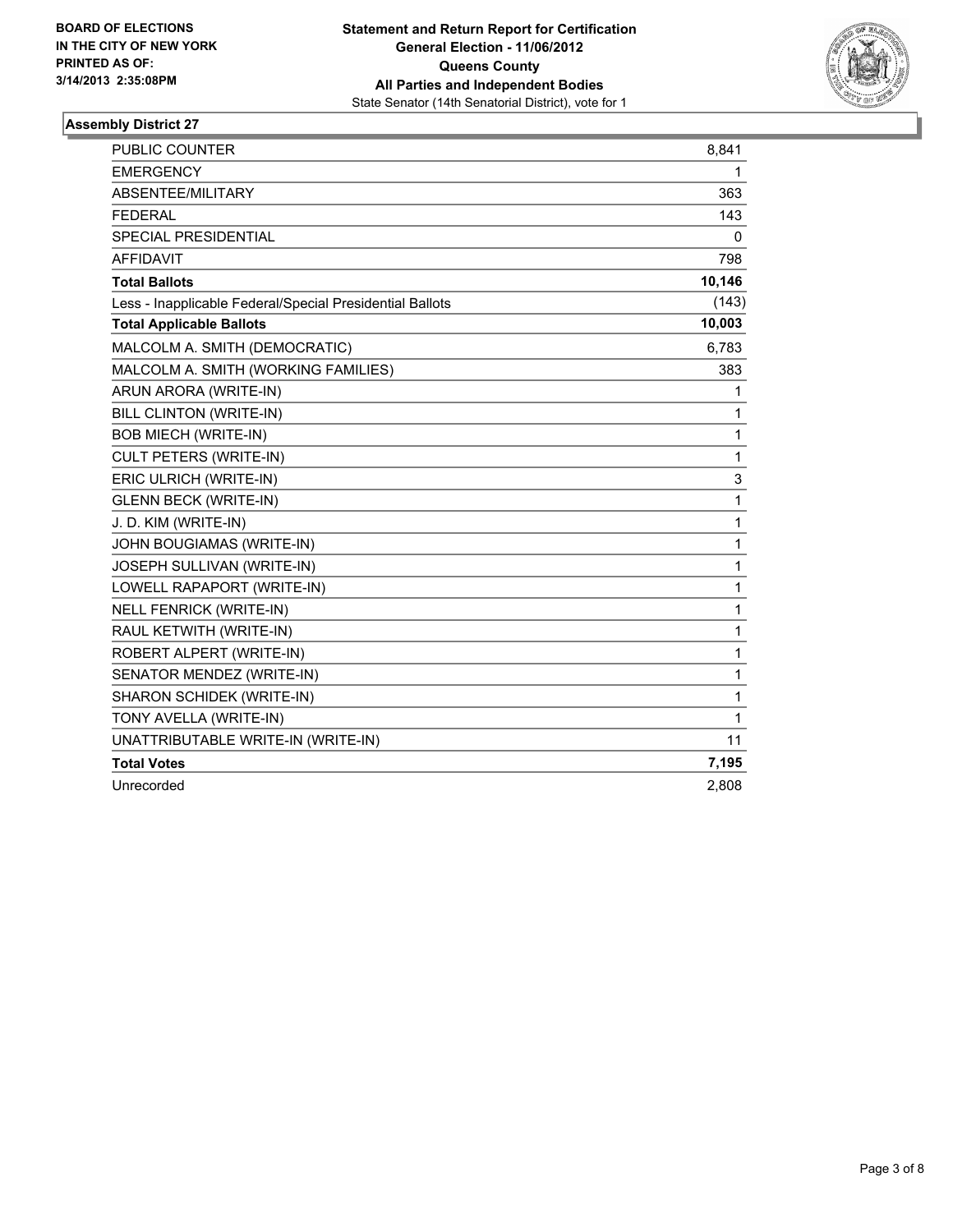

| <b>PUBLIC COUNTER</b>                                    | 1,367 |
|----------------------------------------------------------|-------|
| <b>EMERGENCY</b>                                         | 0     |
| <b>ABSENTEE/MILITARY</b>                                 | 59    |
| <b>FEDERAL</b>                                           | 18    |
| <b>SPECIAL PRESIDENTIAL</b>                              | 0     |
| <b>AFFIDAVIT</b>                                         | 119   |
| <b>Total Ballots</b>                                     | 1,563 |
| Less - Inapplicable Federal/Special Presidential Ballots | (18)  |
| <b>Total Applicable Ballots</b>                          | 1,545 |
| MALCOLM A. SMITH (DEMOCRATIC)                            | 988   |
| MALCOLM A. SMITH (WORKING FAMILIES)                      | 80    |
| MEL GAGARIN (WRITE-IN)                                   | 1     |
| PAUL KELLY (WRITE-IN)                                    | 1     |
| SCOTT M. HABER (WRITE-IN)                                | 1     |
| UNATTRIBUTABLE WRITE-IN (WRITE-IN)                       | 4     |
| <b>Total Votes</b>                                       | 1,075 |
| Unrecorded                                               | 470   |

| PUBLIC COUNTER                                           | 28,997 |
|----------------------------------------------------------|--------|
| <b>EMERGENCY</b>                                         | 28     |
| <b>ABSENTEE/MILITARY</b>                                 | 1,021  |
| <b>FEDERAL</b>                                           | 102    |
| <b>SPECIAL PRESIDENTIAL</b>                              | 0      |
| <b>AFFIDAVIT</b>                                         | 3,592  |
| <b>Total Ballots</b>                                     | 33,740 |
| Less - Inapplicable Federal/Special Presidential Ballots | (102)  |
| <b>Total Applicable Ballots</b>                          | 33,638 |
| MALCOLM A. SMITH (DEMOCRATIC)                            | 28,592 |
| MALCOLM A. SMITH (WORKING FAMILIES)                      | 397    |
| AMIN HERNANDEZ (WRITE-IN)                                | 1      |
| BRUCE WAYNE (WRITE-IN)                                   | 1      |
| CHARLES BARRON (WRITE-IN)                                | 1      |
| ED MOORE (WRITE-IN)                                      | 1      |
| UNATTRIBUTABLE WRITE-IN (WRITE-IN)                       | 5      |
| <b>Total Votes</b>                                       | 28,998 |
| Unrecorded                                               | 4,640  |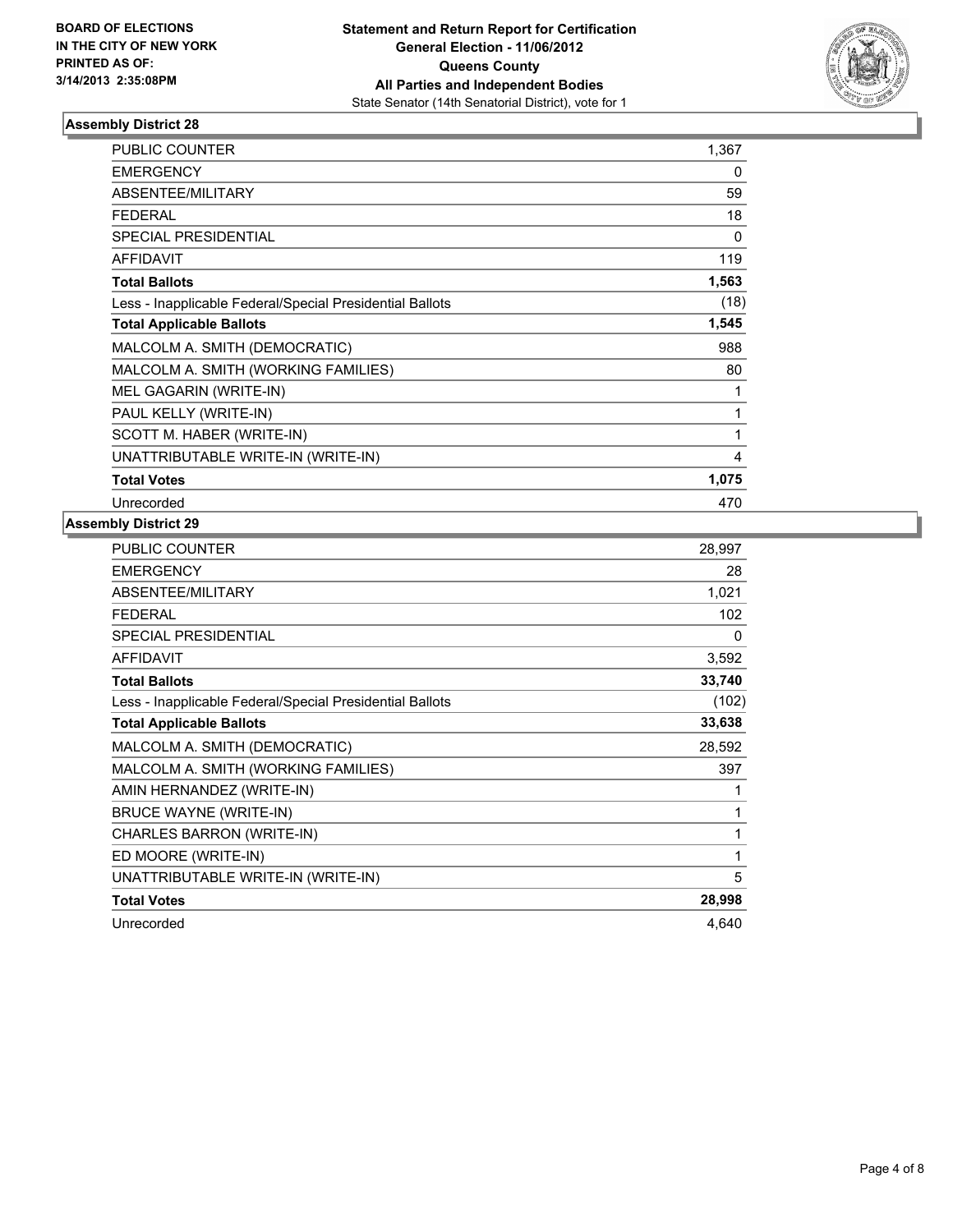

| <b>Total Votes</b>                                       | 0 |
|----------------------------------------------------------|---|
| MALCOLM A. SMITH (WORKING FAMILIES)                      | 0 |
| MALCOLM A. SMITH (DEMOCRATIC)                            | 0 |
| <b>Total Applicable Ballots</b>                          | 0 |
| Less - Inapplicable Federal/Special Presidential Ballots | 0 |
| <b>Total Ballots</b>                                     | 0 |
| AFFIDAVIT                                                | 0 |
| SPECIAL PRESIDENTIAL                                     | 0 |
| <b>FEDERAL</b>                                           | 0 |
| ABSENTEE/MILITARY                                        | 0 |
| <b>EMERGENCY</b>                                         | 0 |
| PUBLIC COUNTER                                           | 0 |

| PUBLIC COUNTER                                           | 7,659          |
|----------------------------------------------------------|----------------|
| <b>EMERGENCY</b>                                         | 90             |
| <b>ABSENTEE/MILITARY</b>                                 | 176            |
| <b>FEDERAL</b>                                           | 20             |
| <b>SPECIAL PRESIDENTIAL</b>                              | 0              |
| <b>AFFIDAVIT</b>                                         | 1,203          |
| <b>Total Ballots</b>                                     | 9,148          |
| Less - Inapplicable Federal/Special Presidential Ballots | (20)           |
| <b>Total Applicable Ballots</b>                          | 9,128          |
| MALCOLM A. SMITH (DEMOCRATIC)                            | 7,432          |
| MALCOLM A. SMITH (WORKING FAMILIES)                      | 87             |
| ERIC ULRICH (WRITE-IN)                                   | 1              |
| <b>JAMES SANKEN (WRITE-IN)</b>                           | 1              |
| JOE ADDABBO (WRITE-IN)                                   | 1              |
| SHIRLEY HUNTLEY (WRITE-IN)                               | 1              |
| UNATTRIBUTABLE WRITE-IN (WRITE-IN)                       | $\overline{2}$ |
| <b>Total Votes</b>                                       | 7,525          |
| Unrecorded                                               | 1,603          |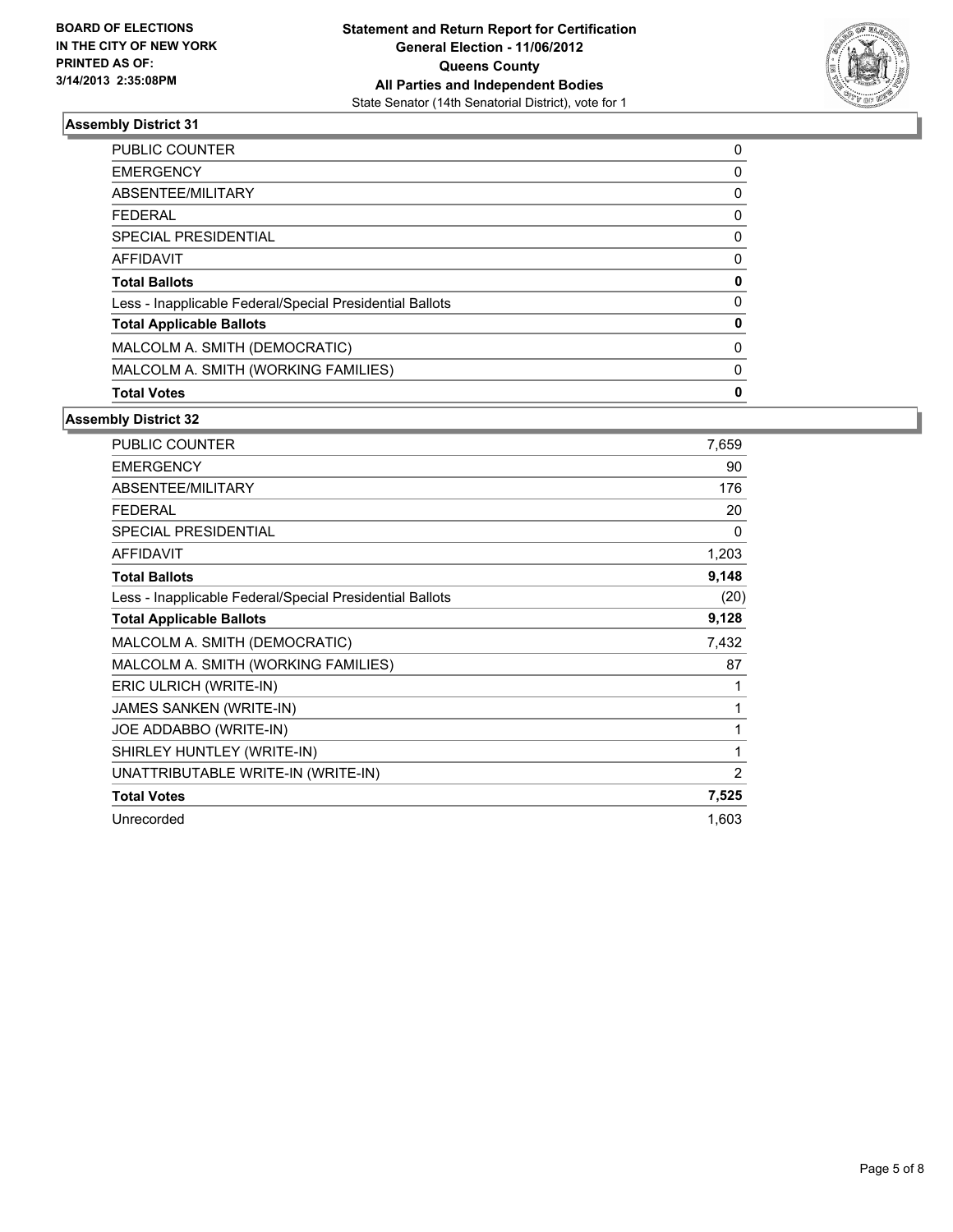

| <b>PUBLIC COUNTER</b>                                    | 32,807         |
|----------------------------------------------------------|----------------|
| <b>EMERGENCY</b>                                         | 0              |
| ABSENTEE/MILITARY                                        | 861            |
| <b>FEDERAL</b>                                           | 128            |
| <b>SPECIAL PRESIDENTIAL</b>                              | $\mathbf{0}$   |
| <b>AFFIDAVIT</b>                                         | 3,085          |
| <b>Total Ballots</b>                                     | 36,881         |
| Less - Inapplicable Federal/Special Presidential Ballots | (128)          |
| <b>Total Applicable Ballots</b>                          | 36,753         |
| MALCOLM A. SMITH (DEMOCRATIC)                            | 30,735         |
| MALCOLM A. SMITH (WORKING FAMILIES)                      | 561            |
| AL SHARPTON (WRITE-IN)                                   | 1              |
| CLYDE VANEL (WRITE-IN)                                   | 3              |
| CRAIG CARTON (WRITE-IN)                                  | 1              |
| DENNIS LYNCH (WRITE-IN)                                  | $\overline{2}$ |
| DEV SNOKLA (WRITE-IN)                                    | 1              |
| ERIK JOHNSON (WRITE-IN)                                  | 1              |
| <b>JASON SHORTT (WRITE-IN)</b>                           | 1              |
| JOSEPH CONCANON (WRITE-IN)                               | 1              |
| JOSEPH MARTHONE (WRITE-IN)                               | 1              |
| KIMBERLY C. BROWN (WRITE-IN)                             | 1              |
| MOHILE JORDON (WRITE-IN)                                 | 1              |
| NATASHA WILLIAMS (WRITE-IN)                              | 1              |
| RON PAUL (WRITE-IN)                                      | 2              |
| STEPHEN DEJEAN (WRITE-IN)                                | 1              |
| STEVE ROGERS (WRITE-IN)                                  | 1              |
| UNATTRIBUTABLE WRITE-IN (WRITE-IN)                       | 9              |
| <b>Total Votes</b>                                       | 31,324         |
| Unrecorded                                               | 5,429          |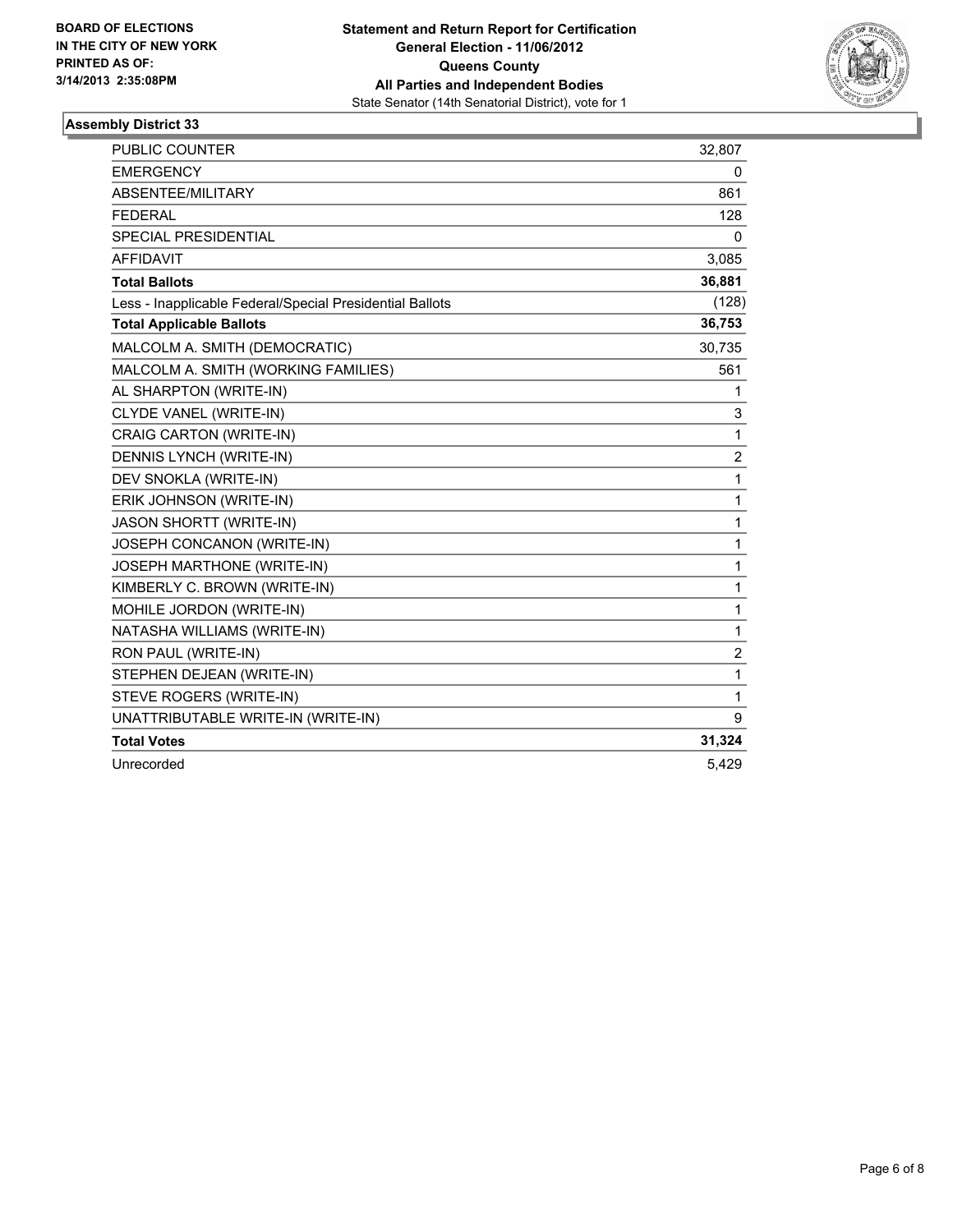

#### **Total for State Senator (14th Senatorial District) - Queens County**

| PUBLIC COUNTER                                           | 91,725  |
|----------------------------------------------------------|---------|
| EMERGENCY                                                | 119     |
| ABSENTEE/MILITARY                                        | 3,042   |
| <b>FEDERAL</b>                                           | 518     |
| SPECIAL PRESIDENTIAL                                     | 0       |
| <b>AFFIDAVIT</b>                                         | 9,963   |
| <b>Total Ballots</b>                                     | 105,367 |
| Less - Inapplicable Federal/Special Presidential Ballots | (518)   |
| <b>Total Applicable Ballots</b>                          | 104,849 |
| MALCOLM A. SMITH (DEMOCRATIC)                            | 84,521  |
| MALCOLM A. SMITH (WORKING FAMILIES)                      | 1,898   |
| AL SHARPTON (WRITE-IN)                                   | 1       |
| AMIN HERNANDEZ (WRITE-IN)                                | 1       |
| ARUN ARORA (WRITE-IN)                                    | 1       |
| ATHANASIOS ARNIOTIS (WRITE-IN)                           | 1       |
| <b>BARAK HAIMOFF (WRITE-IN)</b>                          | 2       |
| BILL CLINTON (WRITE-IN)                                  | 1       |
| <b>BOB MIECH (WRITE-IN)</b>                              | 1       |
| <b>BRUCE WAYNE (WRITE-IN)</b>                            | 1       |
| CAMILLE ETERNO (WRITE-IN)                                | 2       |
| CHARLES BARRON (WRITE-IN)                                | 1       |
| CHERL LIPSIUS (WRITE-IN)                                 | 1       |
| CLYDE VANEL (WRITE-IN)                                   | 3       |
| CRAIG CARTON (WRITE-IN)                                  | 1       |
| CULT PETERS (WRITE-IN)                                   | 1       |
| <b>DENNIS LYNCH (WRITE-IN)</b>                           | 2       |
| DEV SNOKLA (WRITE-IN)                                    | 1       |
| ED MOORE (WRITE-IN)                                      | 1       |
| ERIC ULRICH (WRITE-IN)                                   | 5       |
| ERIK JOHNSON (WRITE-IN)                                  | 1       |
| FRANK PADAVAN (WRITE-IN)                                 | 1       |
| <b>GLENN BECK (WRITE-IN)</b>                             | 1       |
| GUSTAVO RENE MEDINA (WRITE-IN)                           | 1       |
| HANK HYMAN (WRITE-IN)                                    | 1       |
| J. D. KIM (WRITE-IN)                                     | 1       |
| JACK SPRAT (WRITE-IN)                                    | 1       |
| JAMES SANKEN (WRITE-IN)                                  | 1       |
| JASON SHORTT (WRITE-IN)                                  | 1       |
| JOE ADDABBO (WRITE-IN)                                   | 1       |
| JOHN BOUGIAMAS (WRITE-IN)                                | 1       |
| JOSEPH CONCANON (WRITE-IN)                               | 1       |
| JOSEPH MARTHONE (WRITE-IN)                               | 1       |
| JOSEPH SULLIVAN (WRITE-IN)                               | 1       |
| JUAN ESGUERRA (WRITE-IN)                                 | 1       |
| KENNETH KAMLER (WRITE-IN)                                | 1       |
| KIMBERLY C. BROWN (WRITE-IN)                             | 1       |
|                                                          |         |